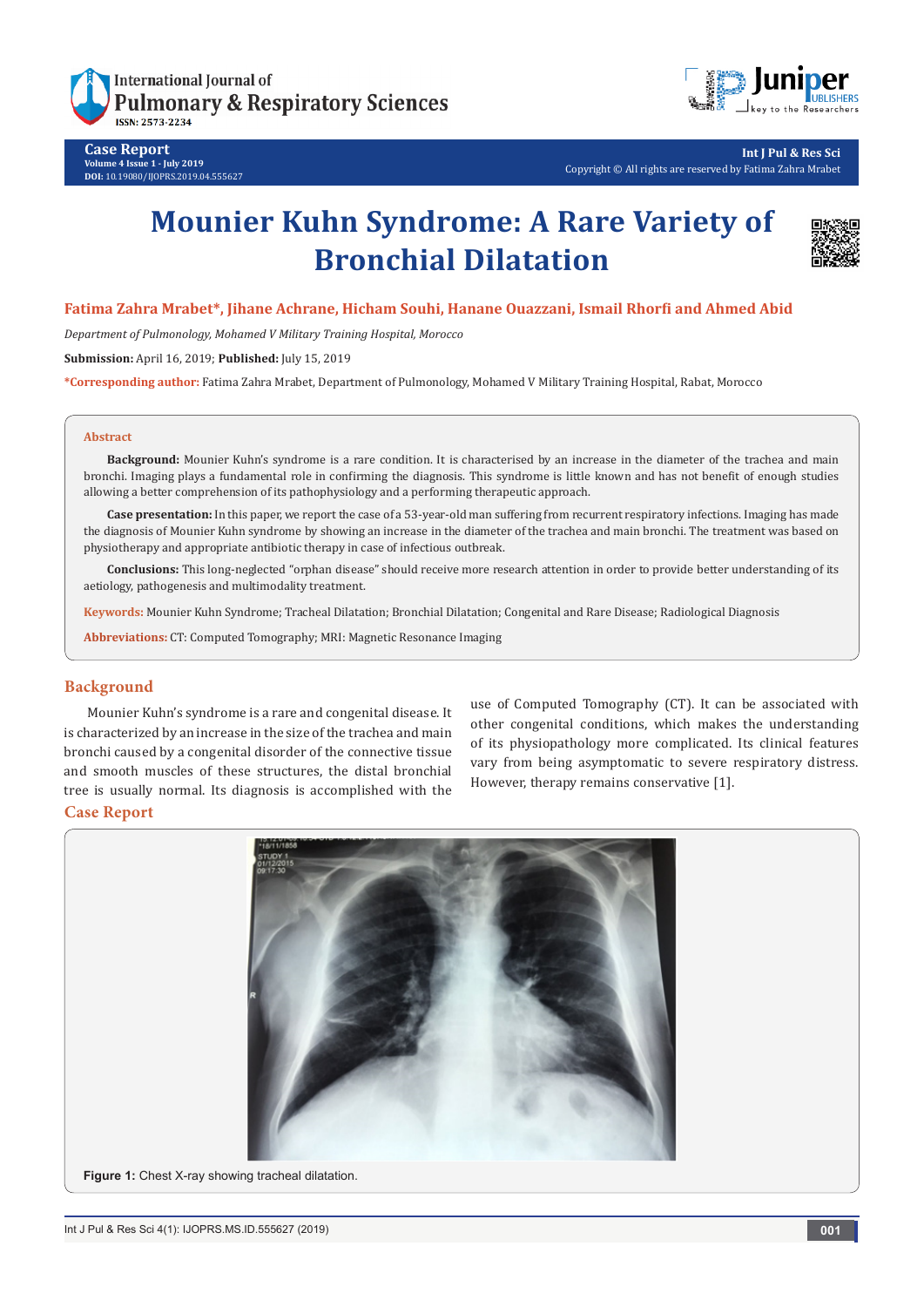# **International Journal of Pulmonary & Respiratory Sciences**

Mr AB, a 53 years old non-smoking patient and father of 7 children, with a history of recurrent respiratory infections. He was admitted for a cough and purulent sputum evolving in a context of deterioration of the general state. Clinical examination showed bilateral ptosis, polypnea at 22 breathes per minute, sonorous bilateral rales in pleuro-pulmonary auscultation and a fever at 38.5 °C. Chest X-ray showed tracheal dilation (Figure 1).

Blood tests found a CRP at 75mg/l, white blood cells at 12,500/mm<sup>3</sup> predominantly of neutrophils at full blood count. Thoracic computed tomography was conducted (Figures 2-4) and revealed tracheal dilation with a diameter of 35mm (whereas the normal diameter should not exceed 25mm in humans), and dilation of main stem bronchi with a diameter of 25mm on the right and 26mm on the left.



**Figure 2:** CT scan showing tracheal dilatation.



**How to cite this article:** Fatima Zahra Mrabet, Jihane Achrane, Hicham Souhi, Hanane Ouazzani, Ismail Rhorfi, Ahmed Abid. Mounier Kuhn Syndrome: A Rare Variety of Bronchial Dilatation. Int J Pul & Res Sci. 2019; 4(1): 555627. DOI: [10.19080IJOPRS.2019.04.555627](http://dx.doi.org/10.19080/IJOPRS.2019.04.555627) **<sup>002</sup>**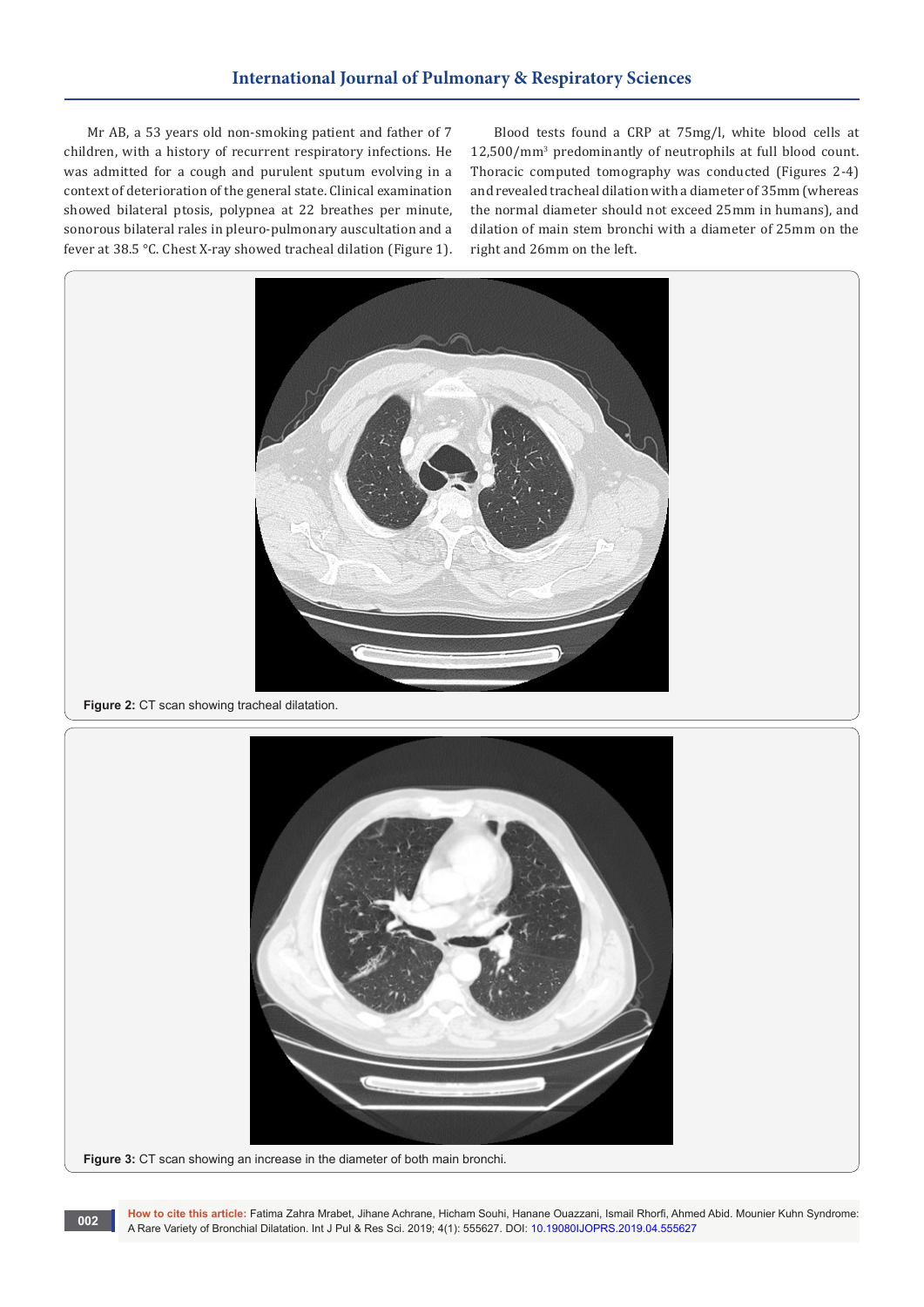

**Figure 4:** CT image reconstruction confirming Mounier Kuhn's syndrome.

Bronchial fibroscopy demonstrated an inflammatory aspect of the mucosa with tracheomalacia and tracheal diverticulum (Figure 5). Spirometry was suggestive of obstructive abnormality with poor bronchodilator reversibility, Alpha-1 antitrypsin was 255mg/dL (100-300mg/dL), nasal endoscopy did not reveal any polyposis and the spermogram was not performed (patient,

father of 7 children). The diagnosis of a Mounier Kuhn syndrome has been made. The evolution under antibiotic treatment (of the episode of infection) and adequate chest physiotherapy for postural drainage of secretions was marked by clinical and biological improvement.



**How to cite this article:** Fatima Zahra Mrabet, Jihane Achrane, Hicham Souhi, Hanane Ouazzani, Ismail Rhorfi, Ahmed Abid. Mounier Kuhn Syndrome: A Rare Variety of Bronchial Dilatation. Int J Pul & Res Sci. 2019; 4(1): 555627. DOI: [10.19080IJOPRS.2019.04.555627](http://dx.doi.org/10.19080/IJOPRS.2019.04.555627) **<sup>003</sup>**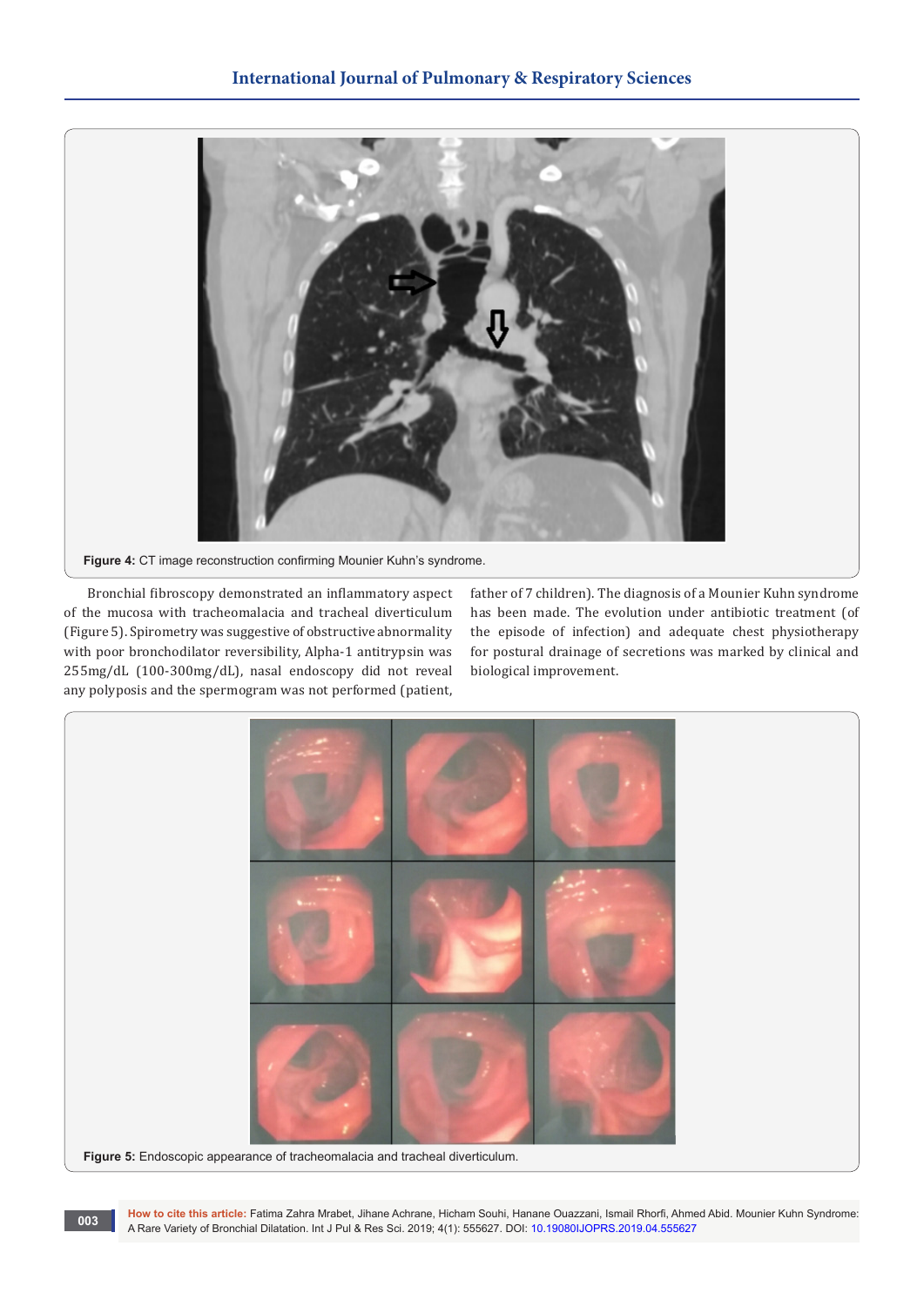#### **Discussion**

Mounier Kuhn syndrome is a rare congenital disorder. It is characterised by a developmental defect in the connective tissue and smooth muscle resulting in increased tracheal diameter and enlarged main bronchi. There is also an absence of the myenteric plexus of the bronchial tree. Diagnosis usually takes place in adulthood. No correlation between increasing age and increasing tracheal diameter was found [2].

The syndrome was first described by Mounier Kuhn in 1932 and the term tracheobronchomegaly was introduced by Katz and al. in 1962. The mechanism is not known. It is a rare disease that can come in congenital form: familial forms were described with possible recessive inheritance, or in acquired form: Pulmonary fibrosis in adults and after mechanical ventilation in premature babies (Barotrauma). Some patients develop mucosal herniation between the tracheal rings leading to tracheal diverticulosis. The poor clearance of secretions is associated with recurrent lower respiratory tract infections [3]. There is also increase in dead space and tidal volume [4].

This syndrome predominates in humans in the third and fourth decade [5]. Our presentation is that of a 53-year-old patient. The symptomatology is non-specific, poor or absent and is manifested basically by recurrent bronchopulmonary infections [6] and it is the same clinical symptomatology reported in our observation. The clinical examination can be strictly normal, as it can show nasosinus polyposis and a polymalformative syndrome with bilateral ptosis, epicanthus, micrognathia and excess skin of the upper lip. Our patient presents only bilateral ptosis. Asthenospermia or azoospermia has been reported in some patients with Mounier-Kuhn syndrome. Chest X-ray can help diagnosis by showing an increase in the size of the trachea beyond 3 cm especially in profile incidence [7].

Thoracic computed tomography confirms the diagnosis, it finds an increase in the tracheal transverse diameter upper than 3cm in adults, and an increase in the right and left main bronchi greater than à 2.4cm et 2.3cm respectively. It also serves to reveal cylindrical or cystic proximal bronchiectasis, extending to the fourth-order bronchi. The distal bronchial tree is usually normal. Magnetic Resonance Imaging (MRI) does not have any supplementary advantage in diagnosis [7].

Bronchoscopy may show dilated proximal airways with purulent secretions, tracheal diverticula and tracheomalacia. Recent data would suggest that bronchoscopy with confocal microscopy may aid diagnosis by permitting real-time analysis of the bronchial mucosal microstructure, demonstrating a deficiency of elastin fibres within the bronchial wall. Bronchoscopy can be difficult to perform because of important airway obstruction due to tracheomalacia [7].

Spirometry can show different degrees of obstruction or increased residual function [7]. Meunier-Kuhn syndrome has 3 subtypes. In type 1, there is a slight symmetric dilation in the

trachea and main bronchi. In type 2, the dilation and diverticula are distinct. In type 3, diverticular and saccular structures extend to the distal bronchi [8]. Our patient is classed in type 2.

Literature reviews have discussed the possibility of associating Meunier Kuhn's syndrome with other congenital pathologies such as Kenny-Caffey syndrome, Maran's syndrome, hypogammaglobulinemia, Ataxia-telangiectasia, Ankylosing spondylitis, Brachman-de Lange syndrome and cutis lax [8,9]. This association makes the understanding of the mechanism of the occurrence of Meunier Kuhn syndrome more complicated. Most frequent pulmonary complications are bullous emphysema, aspergillosis and pneumothorax [7,10]. Our patient has a Meunier Kuhn syndrome without any other association or complication.

The main differential diagnosis in our observation is Williams-Campbell syndrome which is a rare condition characterized by the absence of cartilaginous rings in the sub segmental bronchi, resulting in dilation of the cystic bilateral bronchi which collapse on expiration and induce a hyperinflation. It usually affects the bronchi beyond third division (fourth to sixth order) [11]. The caliber of the trachea and main bronchi is strictly normal: this concept is fundamental; it characterizes the Williams Campbell syndrome and allows to exclude this diagnosis in our observation.

Treatment is based on physiotherapy and appropriate antibiotic therapy in case of outbreak Infection (which is often the result of atypical organisms, tuberculous or non-tuberculous mycobacteria). Prevention of recurrent infections will prevent progression to irreversible pulmonary fibrosis [12]. Central impairment excludes any surgical treatment, and the placement of tracheobronchial prosthesis was reported in advanced cases. Lung transplantation has been performed in at least two cases of Mounier-Kuhn syndrome, one of who unfortunately died in the post-operative period.

#### **Conclusion**

Mounier-Kuhn syndrome or tracheobronchomegaly is a very rare condition who's congenital or acquired origin is still controversial. The clinical signs are not very specific and; it should be kept as a differential diagnosis in patients coming with recurrent lower respiratory tract infections. The radiological diagnosis is easy, based on a careful analysis of the central airways and pulmonary parenchyma by CT examination. However, more work must be done in terms of treatment and follow up of this orphan disease.

#### **Consent**

Written informed consent was obtained from the patient for publication of this case report and any accompanying images.

#### **Conflicts of Interest**

There are no conflicts of interest between the authors and between the authors and the patient.